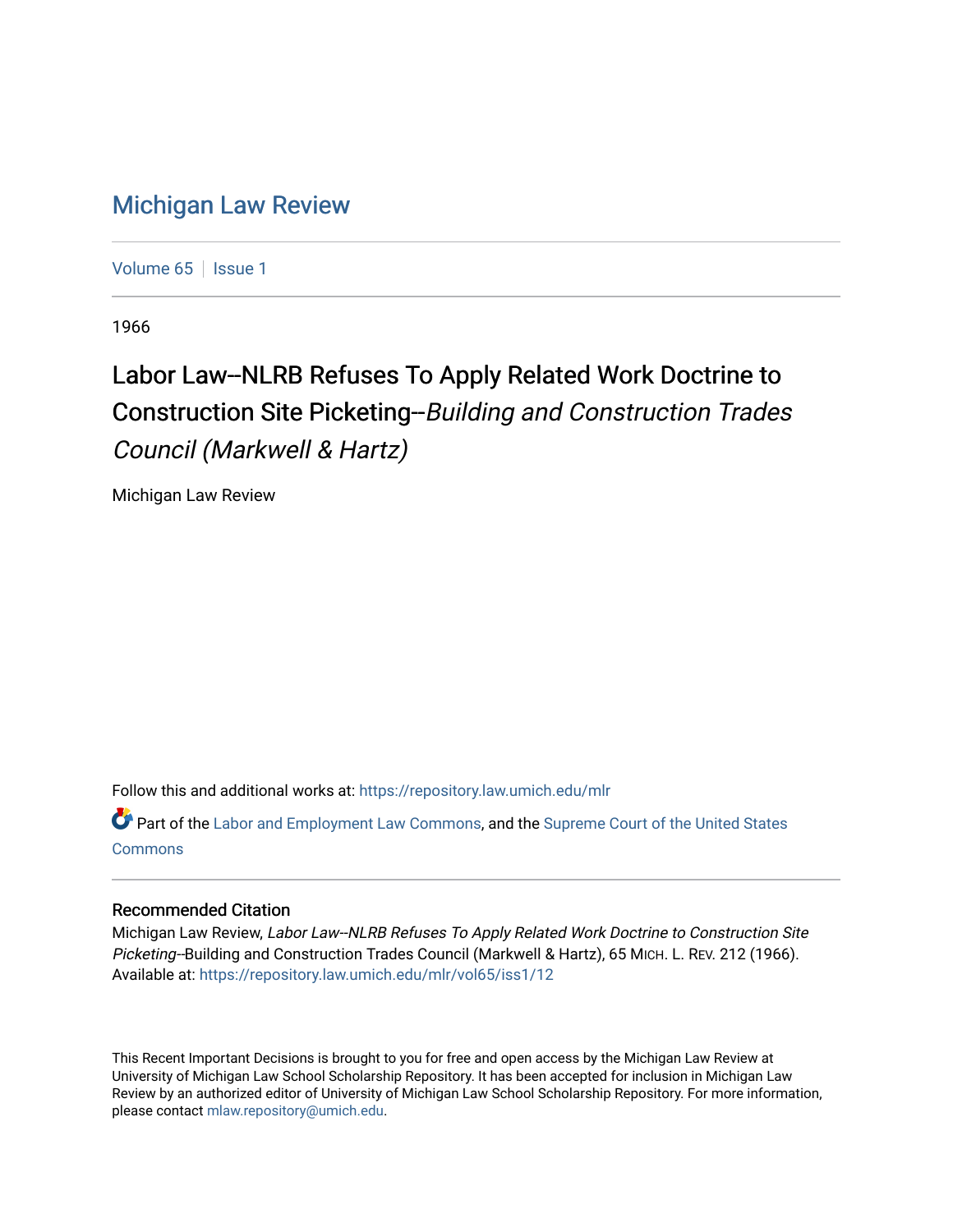## **LABOR LAW-NLRB** Refuses **To Apply Related Work Doctrine to Construction Site Picketing-***Building* & *Construction Trades Council (Markwell* & *Hartz)\**

The New Orleans Building and Construction Trades Council, an association of craft unions, was engaged in a labor dispute with Markwell & Hartz, the general contractor on a construction project. In support of its dispute with the general contractor (primary employer), the Council picketed all gates leading to the job site, although some gates had been specifically reserved for the exclusive use of those subcontractors (secondary employers) with whom the union had no dispute. Employees of the subcontractors refused to cross the picket line to perform work pursuant to their employers' contracts with the general contractor. Markwell & Hartz filed a complaint with the National Labor Relations Board (NLRB) alleging that the Council's activities constituted a violation of section 8(b) (4)(B) of the National Labor Relations Act.1 The Board held, two

<sup>\* 1965</sup> CCH NLRB { 9787.

<sup>1. 73</sup> Stat. 543 (1959), 29 U.S.C. § 158(b)(4)(B) (1964). Section 8(b)(4)(B) presently reads as follows:

 $8(b)$  It shall be an unfair labor practice for a labor organization or its agents ... (4)(i) to engage in, or to induce or encourage any individual employed by any person engaged in commerce . • . to engage in, a strike or a refusal in the course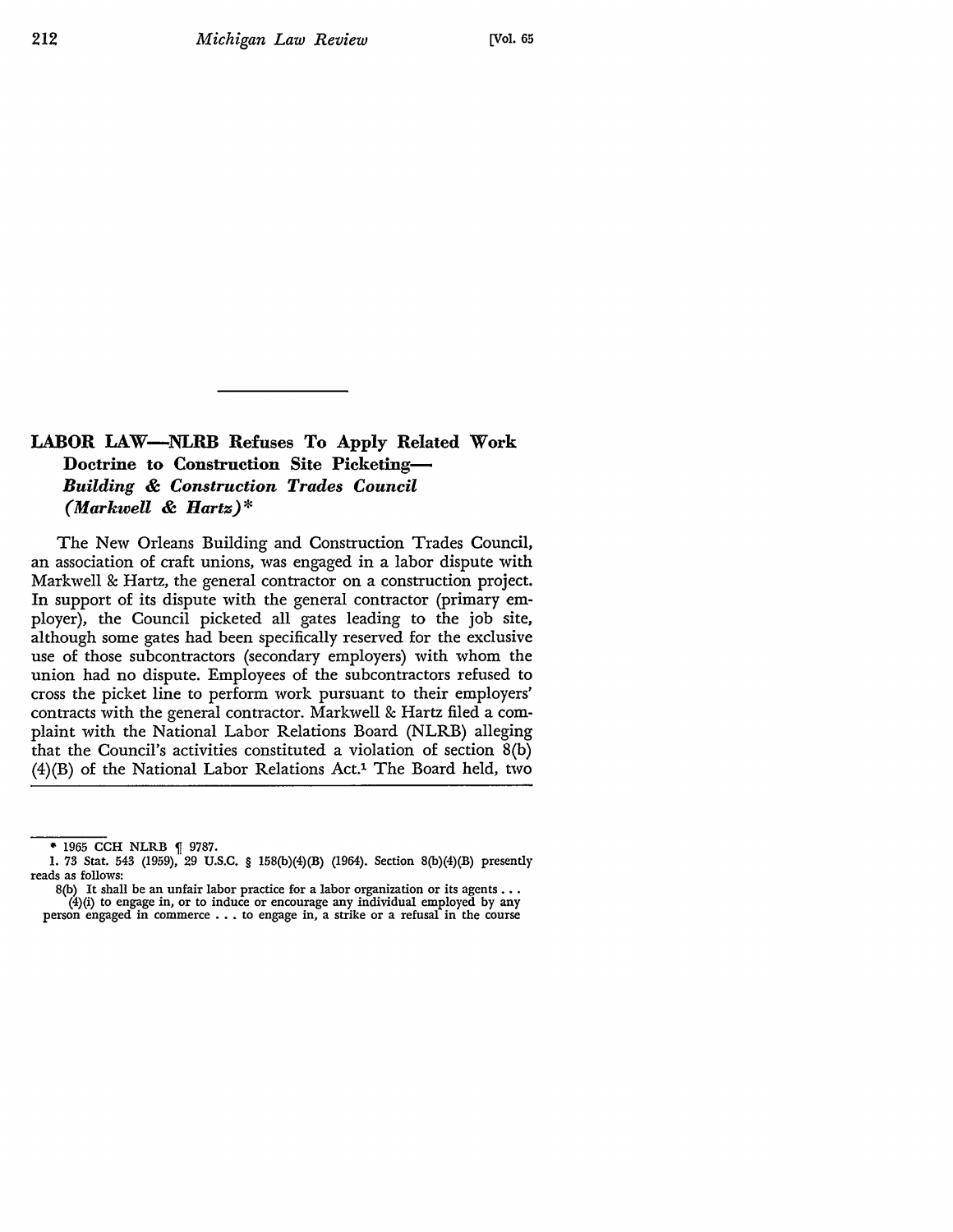members dissenting, that the Council had committed an unfair labor practice.2 The picketing of gates reserved for the exclusive use of employees of subcontractors at a construction site is an illegal appeal to such employees.<sup>3</sup>

Although unions admittedly have an interest in bringing economic pressure to bear on employers with whom they have a labor dispute, neutral employers also have an interest in being free from "pressures in controversies not their own."<sup>4</sup> Since the two interests frequently collide,<sup>5</sup> Congress has attempted to provide the NLRB and the courts with guidelines for balancing these interests. Thus, sections 7 and 13 generally protect the right of employees to strike and engage in other concerted activities,<sup>6</sup> while section  $8(b)(4)(B)$ specifically prohibits union refusals (or inducements of refusals) to perform any services when an object of the refusal is to force one employer to stop doing business with another.<sup>7</sup>

It is clear that by enacting section 8(b)(4) Congress intended to

of his employment to use, manufacture, process, transport, or otherwise, handle or work on any goods, articles, materials, or commodities or to perform any services; or (ii) to threaten, coerce, or restrain any person enga in either case an object thereof is-

(B) forcing or requiring any person to cease using, selling, handling, transporting, or otherwise dealing in the products of any other producer, processor, or manufacturer, or to cease doing business with any other person, or forcing or requiring any other employer to recognize or bargain wit certified as the representative of such employees under the provisions of section 9: *Provided*, that nothing contained in this clause (B) shall be construed to make unlawful, where not otherwise unlawful, any ... primary

2. Building &: Constr. Trades Council (Markwell &: Hartz), 1965 CCH NLRB f: 9787 [hereinafter cited as principal case]. The order of the Board in the case is not included in the report of the decision.

3. The Board regarded the picketing of the reserved gate as lawful during the period that deliverymen were permitted to use it. The Board stated:

Although a common situs problem is presented where a gate is reserved for both neutral subcontractors and persons making deliveries to a struck contractor, a balance of the competing interests underlying 8(b)(4)(B) requires our respecting the traditional right of labor organizations to appeal to such deliverymen as lawful incident of legitimate strike actions against the primary employer. Principal case | 9787, at 16623 n.22.

4. NLRB v. Denver Bldg. & Constr. Trades Council, 341 U.S. 675, 692 (1951); see Local 761, Int'l Union of Elec. Workers v. NLRB, 366 U.S. 667, 679 (1961); Sailors'

Union of the Pacific (Moore Dry Dock Co.), 92 N.L.R.B. 547, 549 (1950).

5. See Local 761, Int'! Union of Elec. Workers v. NLRB, 366 U.S. 667, 673 (1961). See generally Bartley, *The Carrier Corporation Case and the Related Work Doctrine: Appeals to Neutral Employees as Protected Picketing,* 16 LAB. L.J. 294, 295 (1965).

6. Section 7 provides that "employees shall have the right  $\dots$  to engage in  $\dots$ concerted activities for the purpose of collective bargaining or other mutual aid or protection." 61 Stat. 140 (1947), 29 U.S.C. § 157 (1964). Section 13 states that "nothing in this Act, except as specifically provided for herein, shall be construed so as either to interfere with or impede or diminish in any way the right to strike, or to affect the limitations or qualifications on that right." 61 Stat. 151 (1947), 29 U.S.C. § 163 (1964).

7. See text of statute quoted note 1 *supra.*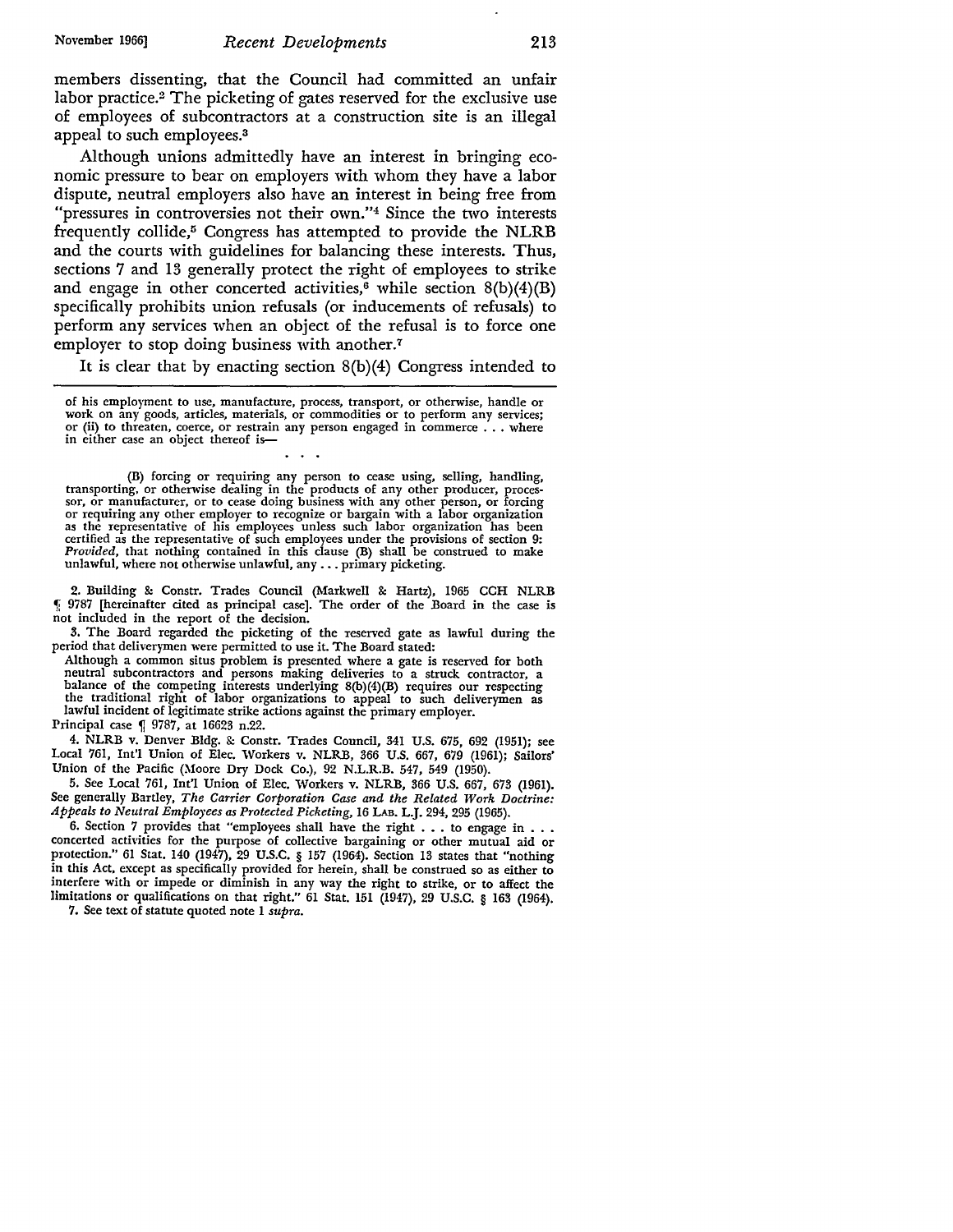restrict sharply the use of secondary boycotts<sup>8</sup>—classically defined as a "combination to influence A by exerting some sort of economic or social pressure against persons who deal with A."9 The original statutory provision, however, did not provide any rigid rules for distinguishing condemned secondary activity from traditionally approved "primary" activity.1° Furthermore, the 1959 addition of a proviso to section  $8(b)(4)(B)$ , which expressly excepts "primary" activity from the prohibition,<sup>11</sup> serves only as evidence of a congressional approval of the "primary-secondary dichotomy."12 The Board and the courts have thus had the responsibility of determining when union pressure on secondary employers ceases to be an "intrinsic element of an 'ordinary strike.' "<sup>13</sup> This question generally arises when the picketing which results from a union's dispute with an employer extends beyond that employer's workforce,<sup>14</sup> his premises,<sup>15</sup> or both.16

Initially, the NLRB took what has been described as a "geographical approach" to the problem.17 All picketing at the premises of the principal or primary employer was permissible even though directed at employees of secondary employers,<sup>18</sup> since "traditional primary strike action" has always included efforts "to induce and encourage third persons to cease doing business with the picketed employer" and "to respect a primary picket line *at the employer's premises.''19* Section 8(b)(4), according to the Board, "was intended only to outlaw certain *secondary* boycotts, whereby unions sought to enlarge the economic battleground *beyond the premises* of the primary employer."20 Thus, only appeals to secondary employees

9. FRANKFURTER & GREENE, THE LABOR INJUNCTION 43 (1930).

10. See Local 761, Int'l Union of Elec. Workers v. NLRB, 366 U.S. 667, 674 (1961).

11. Labor-Management Reporting and Disclosure Act of 1959 § 704(a), 73 Stat. 543, 29 U.S.C. § 158(b)(4)(B) (1964).

12. See generally United Steelworkers v. NLRB, 376 U.S. 492 (1964); Local 761, Int'! Union of Elec. Workers v. NLRB, 366 U.S. 667 (1961).

13. St. Antoine, *What Makes Secondary Boycotts Secondary?*, in SOUTHWESTERN LEGAL FOUNDATION, 11TH INSTITUTE ON LABOR LAW 5, 17 (1964).

14. See, *e.g.,* Local 761, Int'! Union of Elec. Workers v. NLRB, 366 U.S. 667 (1961). 15. See, *e.g.,* Sailors' Union of the Pacific (Moore Dry Dock Co.), 92 N.L.R.B. 547 (1950).

16. See, *e.g.,* NLRB v. Denver Bldg. &: Constr. Trades Council, 341 U.S. 675 (1951). See generally Bartley, *supra* note 5; St. Antoine, *supra* note 13.

17. St. Antoine, *supra* note 13, at 17.

18. See Oil Workers Int'l Union (Pure Oil Co.), 84 N.L.R.B. 315 (1949) (picketing at primary's dock; secondary employees refused to cross picket line); United Elec. Radio &: Mach. Workers (Ryan Constr. Corp.), 85 N.L.R.B. 417 (1949) (picketing gate reserved by primary employer for exclusive use by employees of contractor constructing addition to primary's plant).

19. Oil Workers Int'! Union (Pure Oil Co.), *supra* note 18, at 318-19.

20. United Elec., Radio &: Mach. Workers (Ryan Constr. Corp.), 85 N.L.R.B. 417, 418 (1949). (Emphasis added.)

<sup>8.</sup> See, *e.g.,* Local 761, Int'l Union of Elec. Workers v. NLRB, 366 U.S. 667, 671 (1961); NLRB v. Denver Bldg. & Constr. Trades Council, 341 U.S. 675, 686 (1951); Bartley, *supra* note 5; Lesnick, *The Gravamen of the Secondary Boycott,* 62 CoLUM. L. REv. 1363 (1962).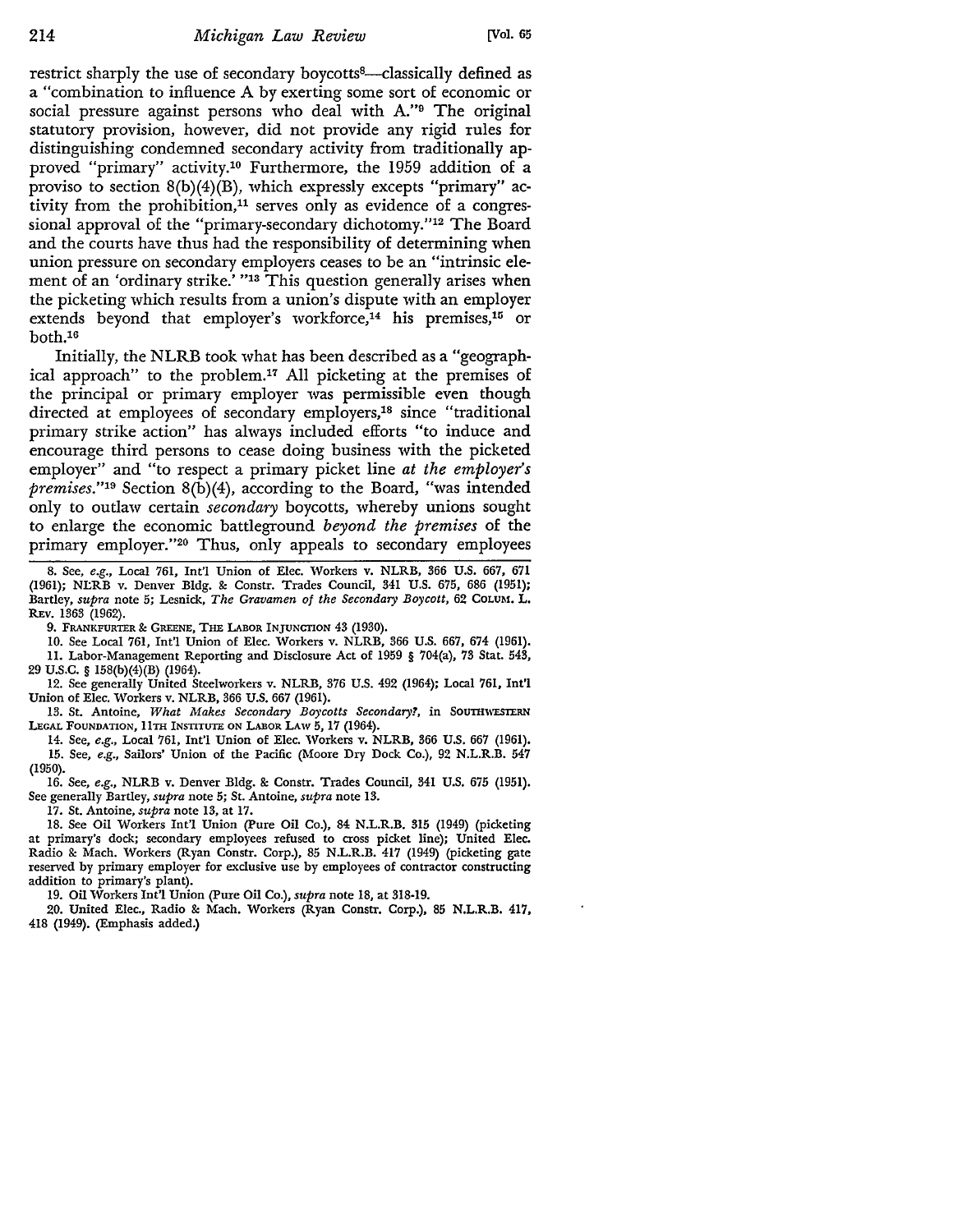which sought to induce a work stoppage at *their* employer's premises were thought to be prohibited by 8(b)(4).

Despite the appropriateness of a geographical approach in situations involving a location occupied by a single employer, such an approach has proved to be an unsatisfactory vehicle for analyzing the legality of so-called common-situs picketing. Such picketing may occur in any one of the following three situations: (1) the employees of the primary employer may be temporarily working at the premises of the secondary employer;<sup>21</sup>  $(2)$  the employees of the secondary employer may be temporarily working at the premises of the primary employer; $^{22}$  or (3) the employees of both the primary and secondary employers may be temporarily working at a site which is not the permanent place of business of either employer (as in the principal case).23 In determining the legality of common-situs picketing, the Board and the courts have consistently commenced their analysis with the NLRB's decision in *Sailors' Union of the Pacific (Moore Dry Dock Co.),*<sup>24</sup> a case involving a ship owned by the primary employer which was being unloaded and repaired at the dock of the secondary employer. The issue framed by the Board was whether the right of the union to picket followed the situs of the dispute (in this case the ship on which the employees of the primary employer worked) to the premises of a secondary employer.<sup>25</sup> Although the Board concluded that the right to picket follows the situs of the dispute, it held that the enmeshing of the situs of the dispute with the premises of the secondary employer limited the scope of permissible primary picketing. The picketing would be considered lawful so long as all of the following criteria were satisfied:

- (a) The picketing is strictly limited to times when the *situs* of dispute is located on the secondary employer's premises;
- (b) at the time of the picketing the primary employer is engaged **in** its normal business at the *situs;*
- (c) the picketing is limited to places reasonably close to the location of the *situs;* and
- (d) the picketing discloses clearly that the dispute is with the primary employer.2s

In formulating these tests, the Board's basic aim seemed to be the protection of secondary employers from effects greater than those

26, *Ibid.* 

<sup>21.</sup> See, *e.g.,* Sailors' Union of the Pacific (Moore Dry Dock Co.), 92 N.L.R.B. 547 (1950).

<sup>22.</sup> See, *e.g.,* Retail Fruit &: Vegetable Clerks' Union (Crystal Palace Mkt.), 116 N.L.R.B. 856 (1956), *enforced,* 249 F.2d 591 (9th Cir. 1957).

<sup>23.</sup> See, *e.g.,* Local 55, Carpenters Council (Professional &: Business Men's Life Ins. Co.), 108 N.L.R.B. 363, *enforced,* 218 F.2d 226 (10th Cir. 1954).

<sup>24. 92</sup> N.L.R.B. 547 (1950).

<sup>25.</sup> *Id.* at 549.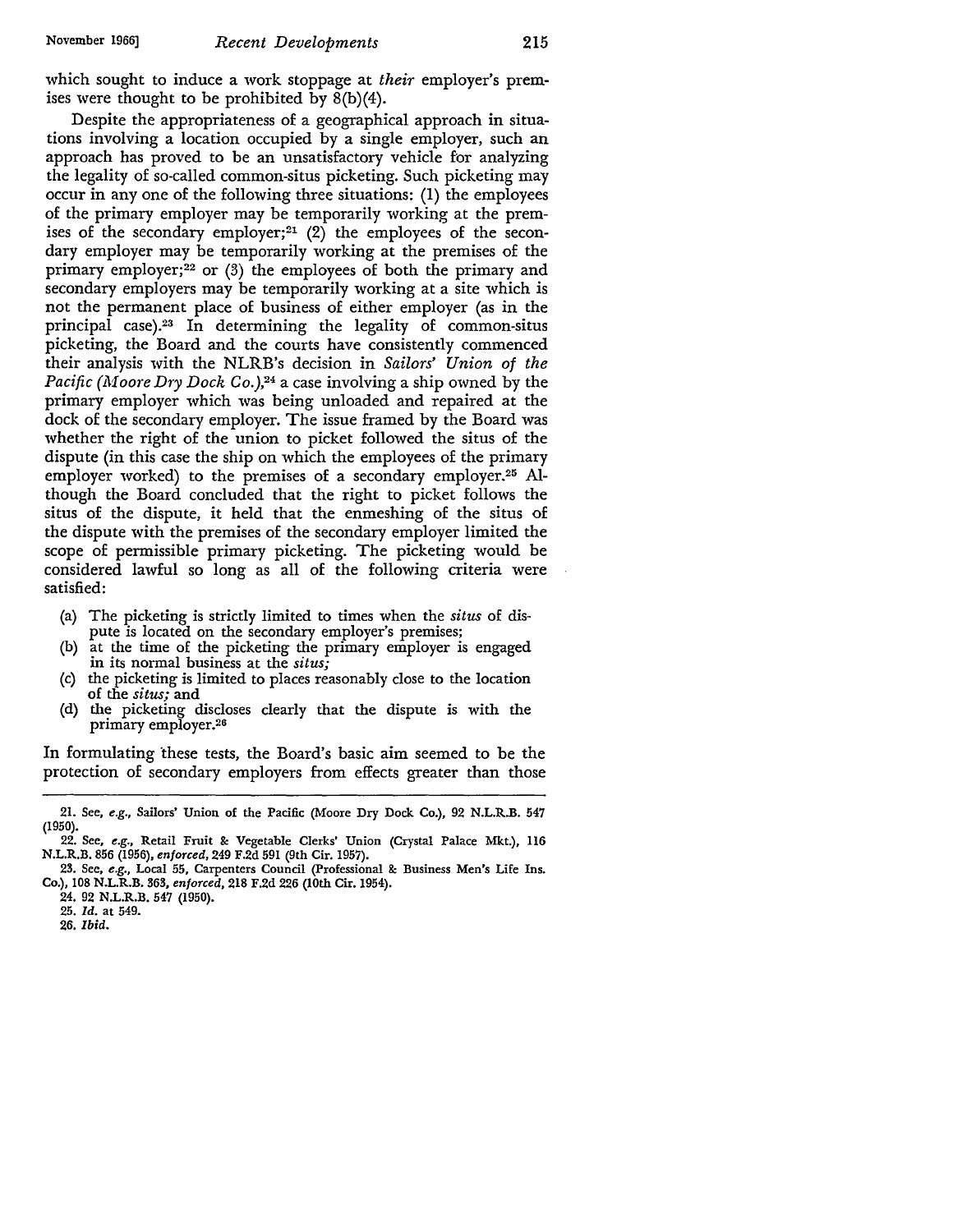they would have experienced had their employees been induced to refuse to work on the ship at the primary's own place of business. The rights that the union would have had if the ship had been moored at the primary's own dock followed the ship, provided that the consequences of the picketing were similarly limited.27 Thus, insofar as the appeal to secondary employees was limited to inducements to refuse to work on the primary's ship, the picketing was clearly lawful.

Although the Board's purpose in *Moore* was to determine when and how unions may picket secondary' employees at a place other than the primary employer's premises, the change in the Board's personnel after 1952 resulted in the use of an entirely different approach. The new Board chose to interpret section 8(b)(4)(B) literally and consequently all appeals which encouraged secondary employees to refuse to work in any one of the common situs situations became illegal.28 With this as the Board's point of departure, the *Moore*  standards were no longer considered determinative of when and where secondary employees could be picketed; they could not be picketed at all. Rather than discarding *Moore* as irrelevant, however, the Board used the standards for determining the subjects at whom the picketing was aimed.29 Any picketing which did not meet the four tests was thus deemed to be aimed at secondary employees and was, therefore, unlawful.

In 1961, the United States Supreme Court "stepped in to rechart the direction of the law."30 In *General Electric,* the Board, pursuant to its literal approach to section  $8(b)(4)(B)$ , had held that the picketing of those gates to the primary employer's manufacturing plant

29. See cases cited note 28 *supra.* Compare Seafarers' Int'l Union (Salt Dome Prod. Co.), 119 N.L.R.B. 1638 (1958), *rev'd,* 265 F.2d 585 (D.C. Cir. 1959) in which the court seems to revert to an analysis much like that in *Moore* in that appeals directed to secondary employees were held not to be prohibited simply because they were so directed. Rather, they were prohibited only when they were aimed at a boycott of the secondary employer broader than its business relation with the primary employer. See Lesnick, *supra* note 8, at 1374-84.

30. St. Antoine, *supra* note 13, at 26.

<sup>27.</sup> See St. Antoine, *supra* note 13, at 21.

<sup>28.</sup> See, *e.g.,* Retail Fruit & Vegetable Clerks' Union (Crystal Palace Mkt.), 116 N.L.R.B. 856 (1956), *enforced,* 249 F.2d 591 (9th Cir. 1957) (picketing at market place owned by primary and operated by primary and secondary lessees); Local 55, Carpenters Council (Professional & Business Men's Life Ins. Co.), 108 N.L.R.B. 363, *enforced,* 218 F.2d 226 (10th Cir. 1954) (picketing construction site owned by primary who acted as his own general contractor); Local 618, Automotive, Petroleum & Allied Indus. Employees Union (Incorporated Oil Co.), 116 N.L.R.B. 1844 (1956), *rev'd,* 249 F.2d 332 (8th Cir. 1957) (picketed primary's gas station when only persons present were construction employees rebuilding a structure on the premises); Union de Trabajadores da Ia Gonzales Chem. Indus., 128 N.L.R.B. 1352 (1960), *rev'd sub nom.* Teamsters Union v. NLRB, 293 F.2d 881 (D.C. Cir. 1961) (per curiam) (picketing at primary's plant directed at construction workers erecting an addition); Local 761, Int'I Union of Elec., Radio & Mach. Workers (General Electric Co.), 123 N.L.R.B. 1547 (1959), *rev'd,* 366 **U.S.** 667  $(1961)$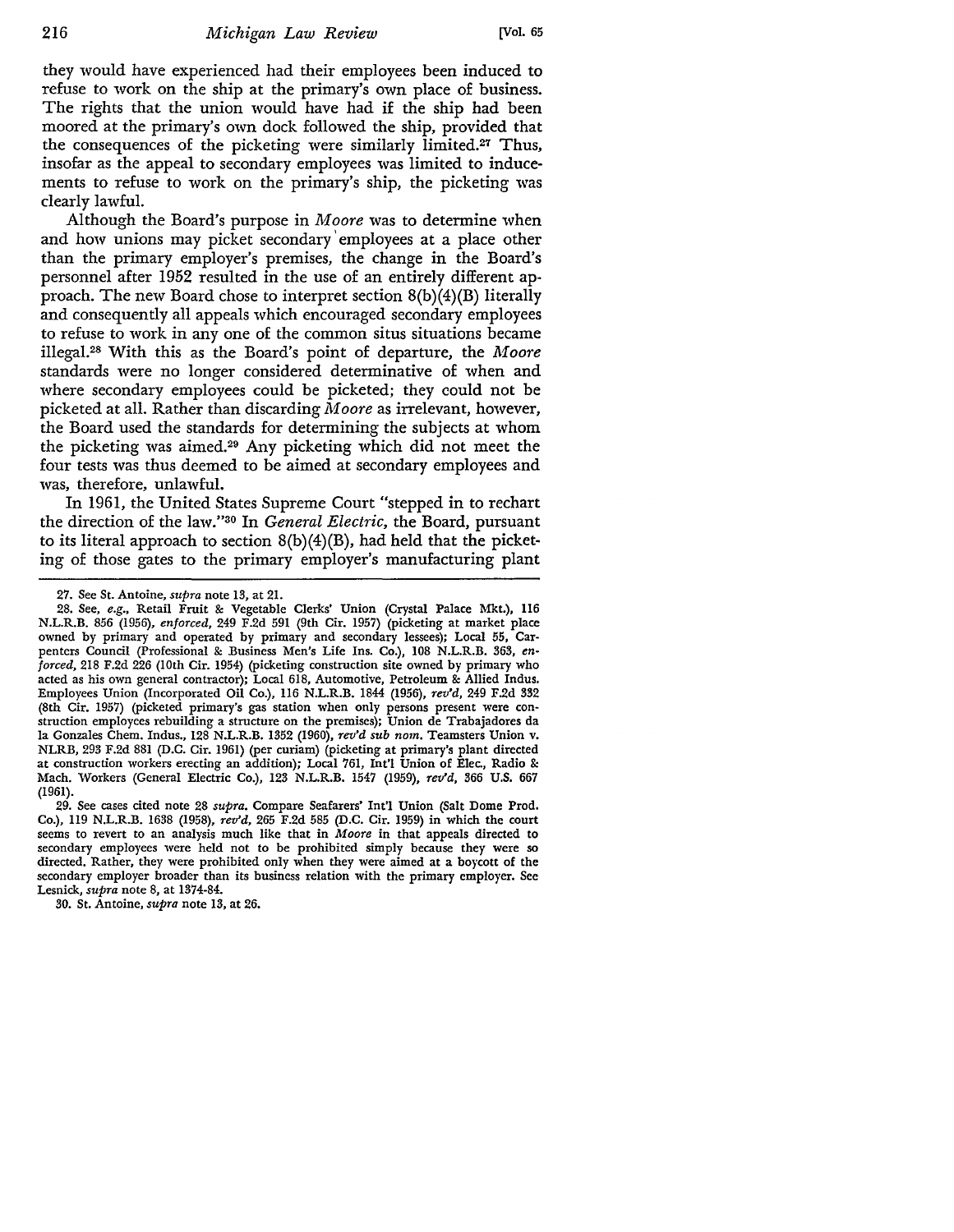which were reserved for the exclusive use of secondary employees was prohibited because such picketing was obviously a direct appeal to the secondary employees.31 The Supreme Court reversed the Board's decision and expressly repudiated the theory that *all* appeals to secondary employees are illegal.32 The Court held that picketing aimed at secondary employees who perform work that it related to the day-to-day operations of the primary employer is within the scope of protected primary activity.33

Notwithstanding the *General Electric* decision, the Board refused to make the related work inquiry in the principal case. As it had done in the past, the Board applied the *Moore* test, determined that the picketing was aimed at secondary employees, and concluded that such conduct was unlawful. In refusing to apply the related work doctrine, the Board indicated that the Supreme Court had intended the doctrine to be applicable only to picketing which occurs at the premises of the primary employer.34 Although the Board's position does seem to be supported by the facts in *General Electric,* a second Supreme Court decision, *United Steelworkers v. NLRB (Carrier Corp.),85* casts doubt upon the Board's conclusion. As in *General Electric,* the picketing in *Carrier* occurred at a gate of a struck manufacturing plant, which gate was reserved for the exclusive use of the secondary employees. Although the gate was adjacent to the primary's plant (it had, in fact, been owned by the primary at one time), it was located on property owned by the secondary employer. In holding that the picketing was lawful, the Court referred to the 1959 proviso expressly excepting primary picketing from the prohibitions of section 8(b)(4), and stated that the scope of protected union activity must be determined by the

Where the work done by the secondary employees is *unrelated* to the normal operations of the primary employer, it is difficult to perceive how the pressure of picketing the entire situs is any less on the neutral employer picketing takes place at property owned by the struck employer. The application of the Dry Dock tests to limit the picketing effects to the employees of the employer against whom the dispute is directed carries out the "dual congressional objectives of preserving the right of labor organizations to bring pressure to bear on offend-ing employers in primary labor disputes and of shielding unoffending employers and others from pressures in controversies not their own."

*Id.* at 679 (quoting in part from NLRB v. Denver Bldg. & Constr. Trades Council, 341 U.S. 675,692 (1951)). (Emphasis added.)

34. It is plain, therefore, that the Court did not seek to interfere with the Board's traditional approach to common situs problems •••• [R]ather, the Court's decisions in General Electric and Carrier Corp., merely represent an implementation of the concomitant policy that lenient treatment be given to strike action taking place at the separate premises of a struck employer.

Principal case  $\oint$  9787, at 16623.

35. 376 U.S. 492 (1964).

<sup>31.</sup> Local 761, Int'l Union of Elec., Radio &: Mach. Workers, 123 N.L.R.B. 1547 (1959).

<sup>32.</sup> Local 761, Int'l Union of Elec. Workers v. NLRB, 366 U.S. 667 (1961).

<sup>33.</sup> In the *General Electric* case, the Court stated: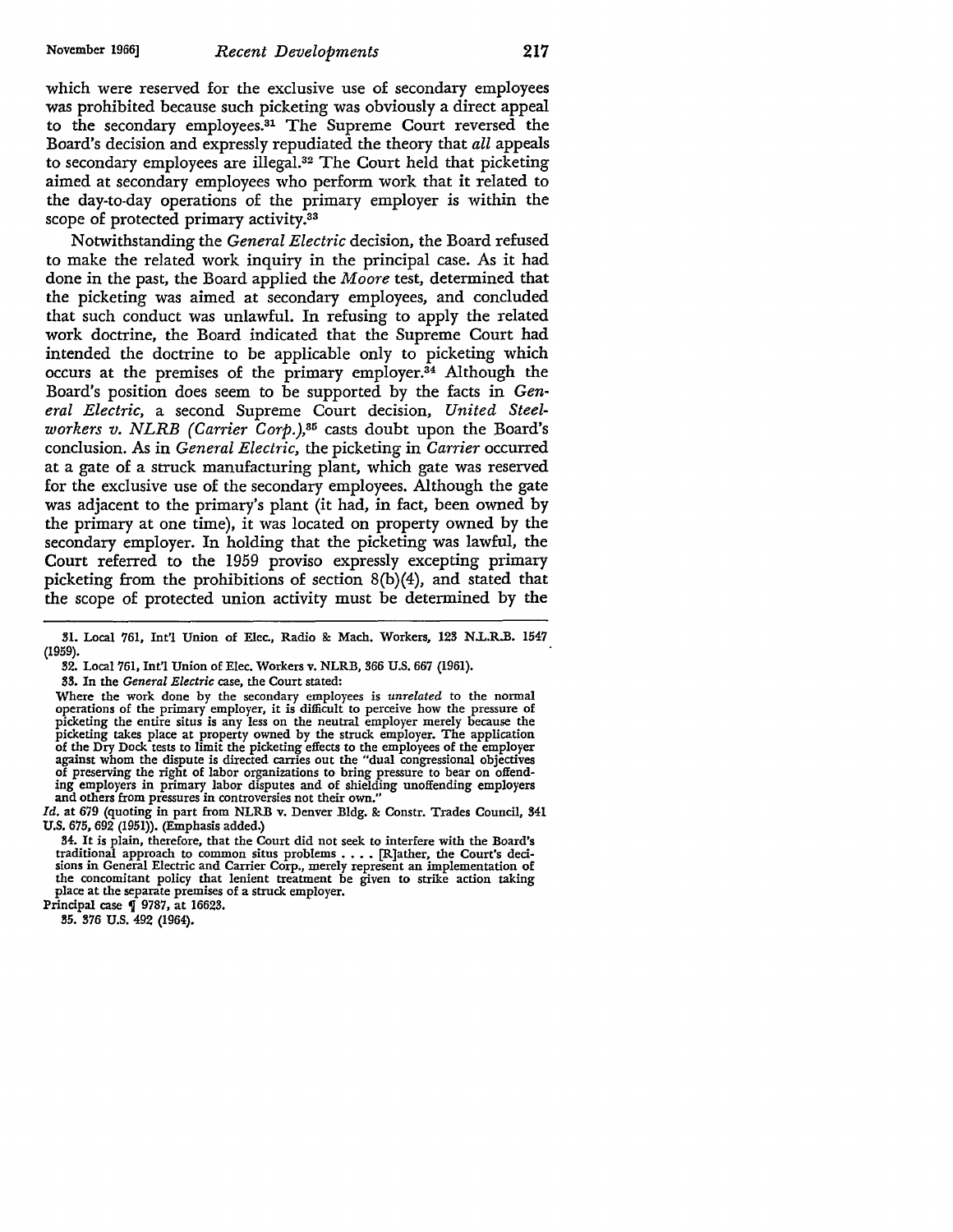interest of the union in "halting the day-to-day operations of the struck employer" through economic pressure.86

The Board's position that the related work doctrine applies only to picketing which occurs at the primary employer's premises may be supported by the Court's repeated reference in *Carrier* to the primary's plant.<sup>37</sup> However, there is also language in the opinion which suggests that location is significant only insofar as it aids the factual inquiry into whether the work of the secondary employees is related to the primary employer's *everyday* operations.88 It would seem that the latter rather than the former interpretation is more in keeping with the Court's underlying position in *Carrier* and *General Electric*  that neutral employers who contribute to the normal operations of the primary employer lose their neutrality, and that appeals may be made to such of their employees as do contribute to those operations.89 The Court's theory is that if the work of the secondary employees and the daily operations of the primary employer are so interrelated that the cessation of the primary's operations renders the services or materials supplied by the secondary employees superfluous, the secondary employees are proper objects of primary picketing. By depriving the secondary employer of this outlet for his materials and services, the union accomplishes only that which would have occurred had there been a successful shut down of the primary employer. Clearly, this functional analysis transcends geographical considerations except to the extent that the place where the secondary employees render their services is evidence of the relationship between those services and the primary employer's normal operations.4° Consequently, it appears that in any common-

<sup>36.</sup> *Id.* at 499.

<sup>37.</sup> *Id.* at 499-501.

<sup>38.</sup> The Court noted that the gate picketed was on property owned by the secondary employer and only adjacent to the struck employer's plant. It then stated:

The location of the picketing is an important but not decisive factor . . . [that]<br>"the picketing was designed to accomplish no more than picketing outside one of Carrier's own delivery entrances might have accomplished" . at a situs so proximate and related to the employer's day-to-day operations is no more illegal than if it had occurred at a gate owned by Carrier.

*Id.* at 499-500.

<sup>39.</sup> In a series of cases originating and developing the so-called "ally" doctrine, the courts have recognized that a similar situation exists when one employer aids a struck employer by performing work that the struck employer would otherwise have done, in an attempt to break the strike. The secondary employer is regarded as an "ally" rather than a "neutral" and § 8(b)(4) is construed to protect only "neutral" secondary em• ployees. See NLRB v. Business Mach. Mechanics, 228 F.2d 553 (2d Cir. 1955), *cert. denied,* 351 U.S. 962 (1956); Douds v. Metropolitan Fed'n of Architects, 75 F. Supp. 672 (S.D.N.Y. 1948). See generally Asher, *Secondary Boycotts-Allied, Neutral and Single Employers,* 52 GEO. L.J. 406 (1964); Note, *The "Ally" Doctrine Under Section B(bX4XB): A Functional Approach,* 37 N.Y.UL. REv. 508 (1962).

<sup>40.</sup> The only effect on the secondary employer is that he loses a market for his goods or services. This result obtains from the very fact that a successful strike closes down his customer. In Seafarers Union v. NLRB, 265 F.2d 585 (D.C. Cir. 1959), the union picketed at a shipyard owned by a secondary employer because the primary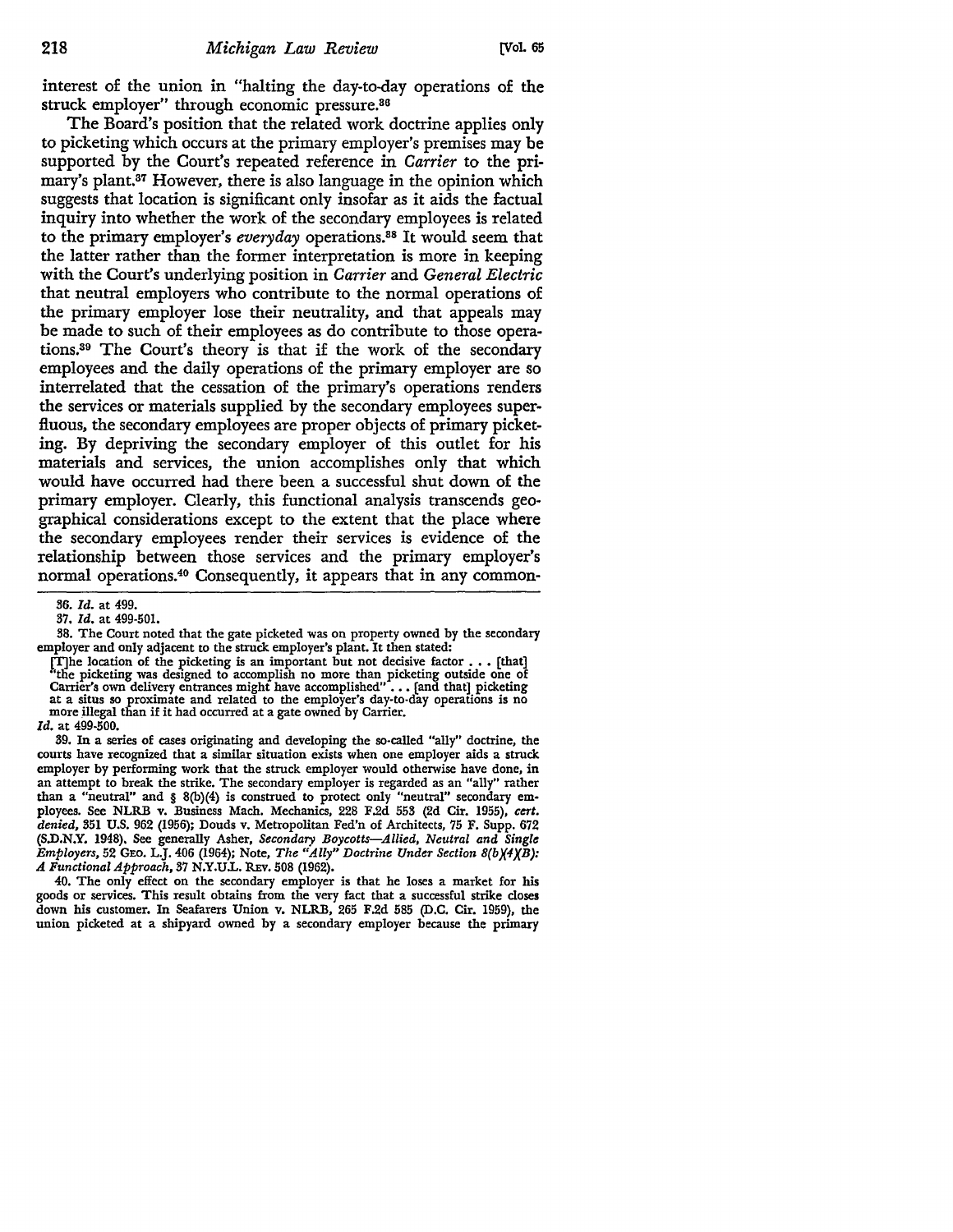situs situation the *Moore* standards are only evidentiary aids for determining whether picketing is, in fact, directed at secondary employees.41 If it is so directed, *General Electric* and *Carrier* seemingly require the additional inquiry of whether the aim of the appeals is to deprive the secondary employer of no more than the market for his goods or services that was supplied by the normal operations of the primary employer.

The second, but perhaps primary, reason why the Board refused *to* apply the related work doctrine in the principal case was its concern with the Supreme Court's decision in *NLRB v. Denver Bldg. b Constr. Trades Council.42* In *Denver* the union had picketed an entire construction site in aid of its dispute with a non-union subcontractor. 43 The employees of other subcontractors and of the general contractor refused *to* work on the project. The employees of the non-union subcontractor, however, continued to work until the general contractor terminated their employer's contract and replaced them with union workers. The Supreme Court affirmed the Board's determination44 that the picketing was designed *to* force the general contractor to cease doing business with the non-union subcontractor, and thus was a violation of section 8(b)(4).

In the principal case, the Board argued that the application of the related work doctrine to construction site picketing would have the effect of reversing *Denver.45* Since the Supreme Court had not expressly overruled *Denver* in *General Electric* or *Carrier,* the Board was unwilling *to* do so in the principal case. It appears, however,

*Id.* at 591-92.

41. Recent Board decisions recognize that the *Moore* tests are evidentiary guides rather than mechanical rules. See, *e.g.*, United Bhd. of Carpenters (Dobson Heavy Haul, Inc.), 1966 CCH NLRB ¶ 20059 (1965); Office & Professional Employees (American Presidents Lines, Ltd.), 1966 CCH NLRB ¶ 20190 (1966).

42. 341 U.S. 675 (1951).

43. Section 1 of article I-B of the Council's by-laws, as cited by the Court, 341 U.S. at 678 n.3, contained a self-imposed duty "to stand for absolute *closed shop* conditions on all jobs."

44. Denver Bldg. & Constr. Trades Council (Gould & Preisner), 82 N.L.R.B. 1195 (1949), *enforcement denied*, 186 F.2d 326 (D.C. Cir. 1950).

45. Principal case  $\P$  9787, at 16624. The Board also argued that because the Supreme Court rejected the union's contention in *Denver* that the contractor and subcontractor were "allies," *Denver* was support for the Board's refusal now to apply the related work doctrine. The fallacy in the Board's reasoning lies in the premise that the "ally" doctrine and the related work doctrine apply to the same factual situations. See authorities cited note 39 *supra* and accompanying text.

employer's ship was docked there. In upholding the picketing, even though it resulted

in the secondary employees' refusal to work on the ship, the Court of Appeals said: [T)his pressure was the same sort as that felt by an employer when one of his major suppliers or customers is being picketed, or that which a contractor feels when a subcontractor is struck at a crucial point in construction •••• Here Todd, the unoffending employer, bore no more adverse effects than it would have suffered had it been working on the Pelican [the primary employer's ship] at a dock owned by Salt Dome [the primary employer] several miles away and had the picketing been at that dock.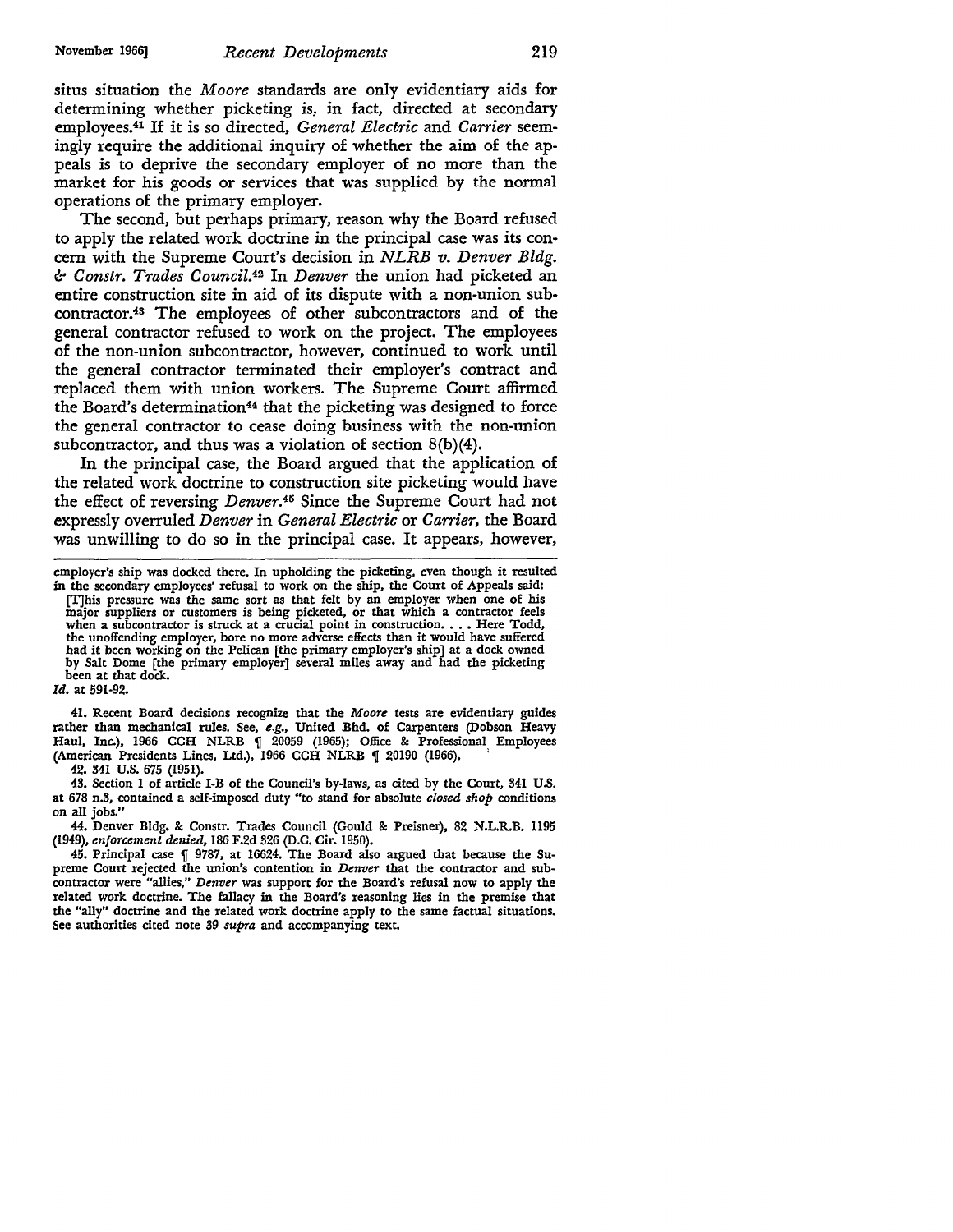that the facts in *Denver* are distinguishable from those in the principal case, and consequently the Board need not have felt bound by the *Denver* precedent. In *Denver,* the union's dispute was with a subcontractor on the construction project, not with a general contractor. A subcontractor's normal operations are limited to a specific part of the project, and the union's interest is correspondingly limited to the closing down of that particular operation. Nevertheless, the union had directed its picketing at all secondary employees, including employees of the general contractor, without regard to the relationship between the work of the subcontractor and the work of the general contractor. Since this picketing was designed to deprive the secondary employers of any work by their employees and to force these employers to refuse to deal with the primary employer, it is distinguishable from the questioned activity in the principal case where the union's dispute was with the general contractor and the work of the subcontractors who were the objects of the picketing was clearly related to the general contractor's daily operations. The picketing in the principal case was thus aimed at depriving the secondary employers only of that which they would have been deprived of had the union been successful in forcing the general contractor to halt its operations.

These comments are not intended to imply that the principal case and *Denver* are to be distinguished simply by the fact that the primary employer was a general contractor in one case and a subcontractor in the other. Instead, the distinction is and must be based on a functional analysis of the relationship between the work of the secondary employees and the daily operations of the primary employer. Thus, if the union in *Denver* had picketed only those employees of the general contractor who specifically aided the primary's employees, the related work doctrine would have operated to sustain the union's appeal to such employees.<sup>46</sup> On the other hand, an application of the related work doctrine may result in a decision that picketing of a subcontractor's employees is illegal in a union dispute with the general contractor. For example, in *Local Union No. 55 (Professional and Business Men's Life Ins. Co.),41* the union picketed an entire construction project in a dispute with the landowner (an insurance company) who was acting as its own general contractor. The Board held that the picketing was unlawful because it was directed at secondary employees (neutral subcontractors). In discussing this case in *General Electric,* the Supreme Court approved the result, although it rested its decision on a finding that "the work done by the . secondary amployees is unrelated to the

47. 108 **N.L.R.B.** 363, *enforced,* 218 F.2d 226 (10th Cir. 1954).

<sup>46.</sup> See St. Antoine, *supra* note 13, at 35.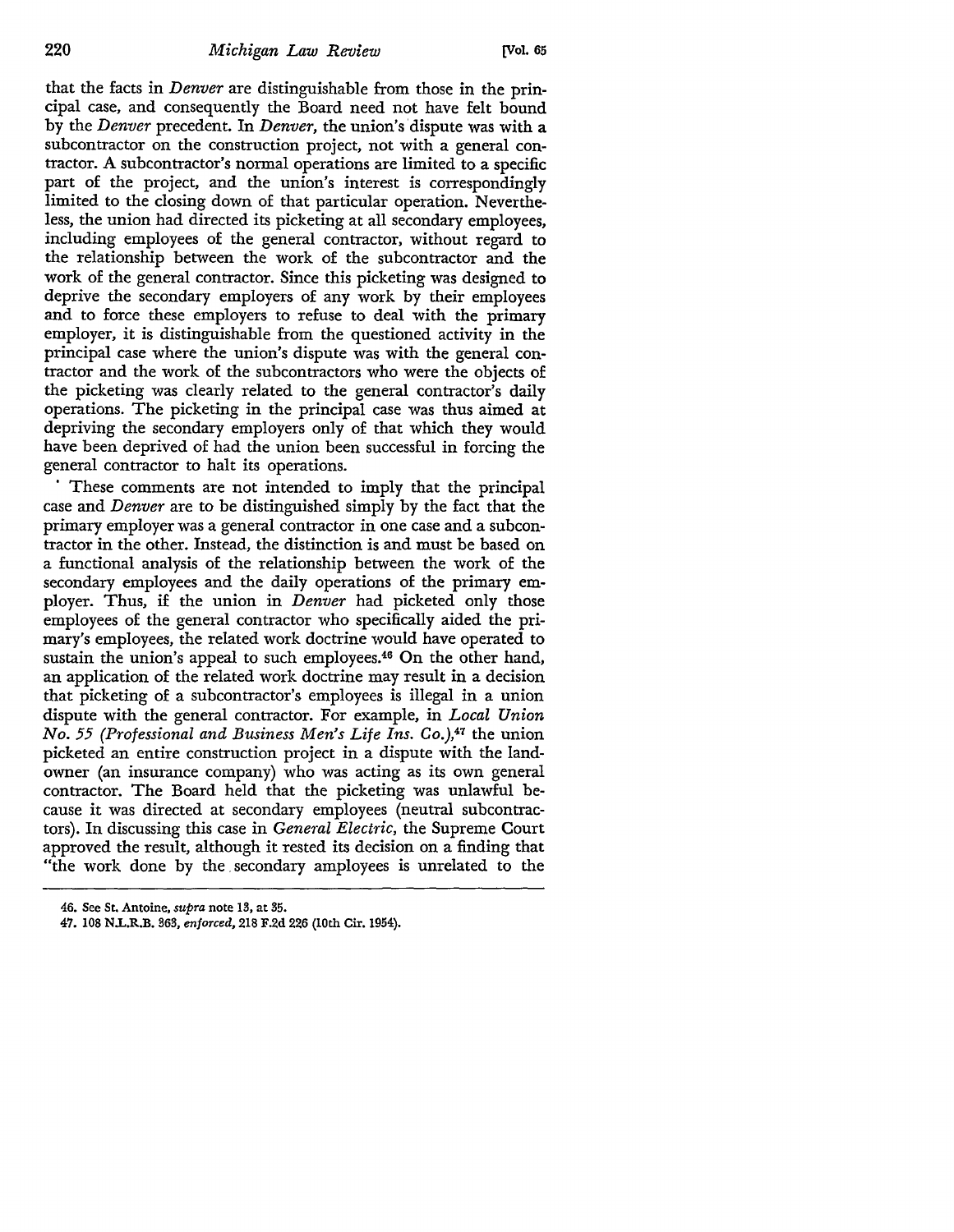*normal operations* of the primary employer.''48 Thus, the Court implied that the related work inquiry must be made in each case, although in the majority of construction cases the subcontractor's work will be sufficiently related to the normal operations of the general contractor.

Although it seems clear that the related work doctrine should have been applied in the principal case, it is not clear that the application of the doctrine will, as a practical matter, consistently prevent the evil that the statute was designed to eliminate. Even if a union's appeal at a common situs complies with the *Moore* standards or is properly encompassed by the related work theory, it is still possible that the mere presence of a picket at the project, wherever located, will result in a refusal to work by employees of all of the employers at the site. As Mr. Justice Douglas has said:

Picketing by an organized group is more than free speech, since it involves patrol of a particular locality and since the very presence of a picket line may induce action of one kind or another, quite irrespective of the nature of the ideas which are being disseminated.40

Thus, although the language of section 8(b)(4) is phrased in terms of a forbidden "object," it is questionable whether the related work doctrine, which delineates the scope of objects properly appealed to, is an adequate protection to secondary employers if pickets do, in fact, evoke responses from a secondary employee who is not properly an object of the picketing.

There are at least three possible ways of dealing with the actual effects of picketing which otherwise complies with the *Moore* or related work standards: (I) all picketing could be forbidden when there is an immediate danger that it will bring about the unlawful result, irrespective of the objects of the picketing; (2) all picketing which actually accomplishes a forbidden result could be declared an unfair labor practice whether or not the union claims to have a lawful object; or (3) all picketing limited to primary employees or secondary employees who perform related work could be allowed regardless of the actual result of such picketing. It is believed that the second proposal is the best solution. The first would probably run afoul of the statutory language; if it did not, it would force the Board to engage in subjective conjecture of the highest order and such a rule may consequently result in the prohibiting of picketing which neither aims at nor accomplishes the unlawful result. The third proposal possesses the merit of certainty, but, unfortunately, is de-

<sup>48.</sup> Local 761, Int'l Union of Elec. Workers v. NLRB, 366 U.S. 667, 679 (1961). (Emphasis added.)

<sup>49.</sup> Bakery Drivers v. Wohl, 315 U.S. 769, 776 (1942) (Douglas, J., concurring, joined by Black, J. and Murphy, J.).